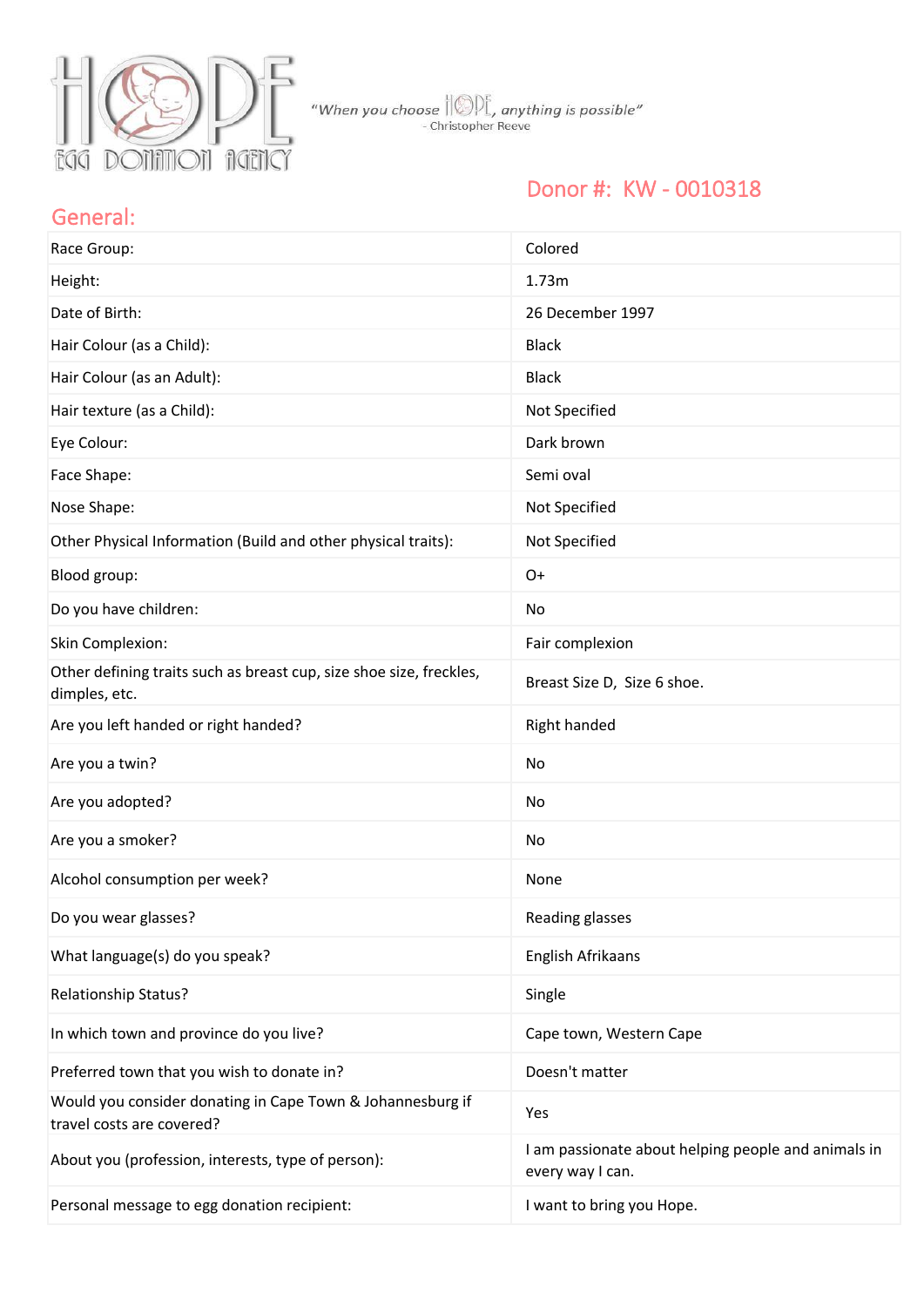# Professional and Academic Info:

| Highest grade achieved at school?                  | 12                        |
|----------------------------------------------------|---------------------------|
| Do you have Post Matric qualifications?            | N/A                       |
| What is the name of any course / degree completed? | Basic life support course |

## Behavioural Traits:

| What is most important in life to you?                | To live life with gratitudeand mostly respect                               |
|-------------------------------------------------------|-----------------------------------------------------------------------------|
| What are your views on religion and spirituality?     | As a individual we all know who we serve and we all<br>still Gods creations |
| Are you more introverted or extroverted?              | Bit of both                                                                 |
| Would you prefer to read the book or watch the movie? | Read a book                                                                 |
| Are you musical or played any musical instruments?    | No                                                                          |
| Do you prefer indoors or outdoors?                    | Indoors                                                                     |
| Are you more creative or analytical?                  | Analytical                                                                  |
| Have you donated eggs before?                         | No                                                                          |

# Medical History:

| Any physical handicaps or deformities?                                                                                                                                                                                                     | No                                   |
|--------------------------------------------------------------------------------------------------------------------------------------------------------------------------------------------------------------------------------------------|--------------------------------------|
| Do you have a history of Asthma?                                                                                                                                                                                                           | No                                   |
| Please indicate if you have any allergies?                                                                                                                                                                                                 | No                                   |
| Have you or your family members had any skin disorders, albinism,<br>ectodermal dysplasia, eczema, acne, etc:                                                                                                                              | No                                   |
| Have you or your family members had any cancer?                                                                                                                                                                                            | No                                   |
| Have you or your family members had any heart problems?                                                                                                                                                                                    | No                                   |
| Have you or your family members ever suffered from/ currently<br>have any health concerns/diseases including but not limited to<br>diabetes, cholesterol, blood pressure, thyroid haemophilia, blood<br>clotting, paralysis and porphyria? | Cholesterol and kidney renel failure |
| Have you or your family members had any mental or psychological<br>diseases/ learning disorders including but not limited to genetic<br>depression, bi polar, psychiatric illness etc. Please elaborate and<br>indicate if genetic:        | <b>No</b>                            |
| Do you or your family members have any genetic diseases or are<br>you or your family member a carrier of any genetic concerns<br>including but not limited to thalassemia, cystic fibrosis and sickle<br>cell?                             | No                                   |
| Please indicate if any twins in your family?                                                                                                                                                                                               | No                                   |
| Are there any fertility problems in your family?                                                                                                                                                                                           | No                                   |
| Does anyone if your family suffer from Alcoholism or Substance<br>Abuse?                                                                                                                                                                   | No                                   |